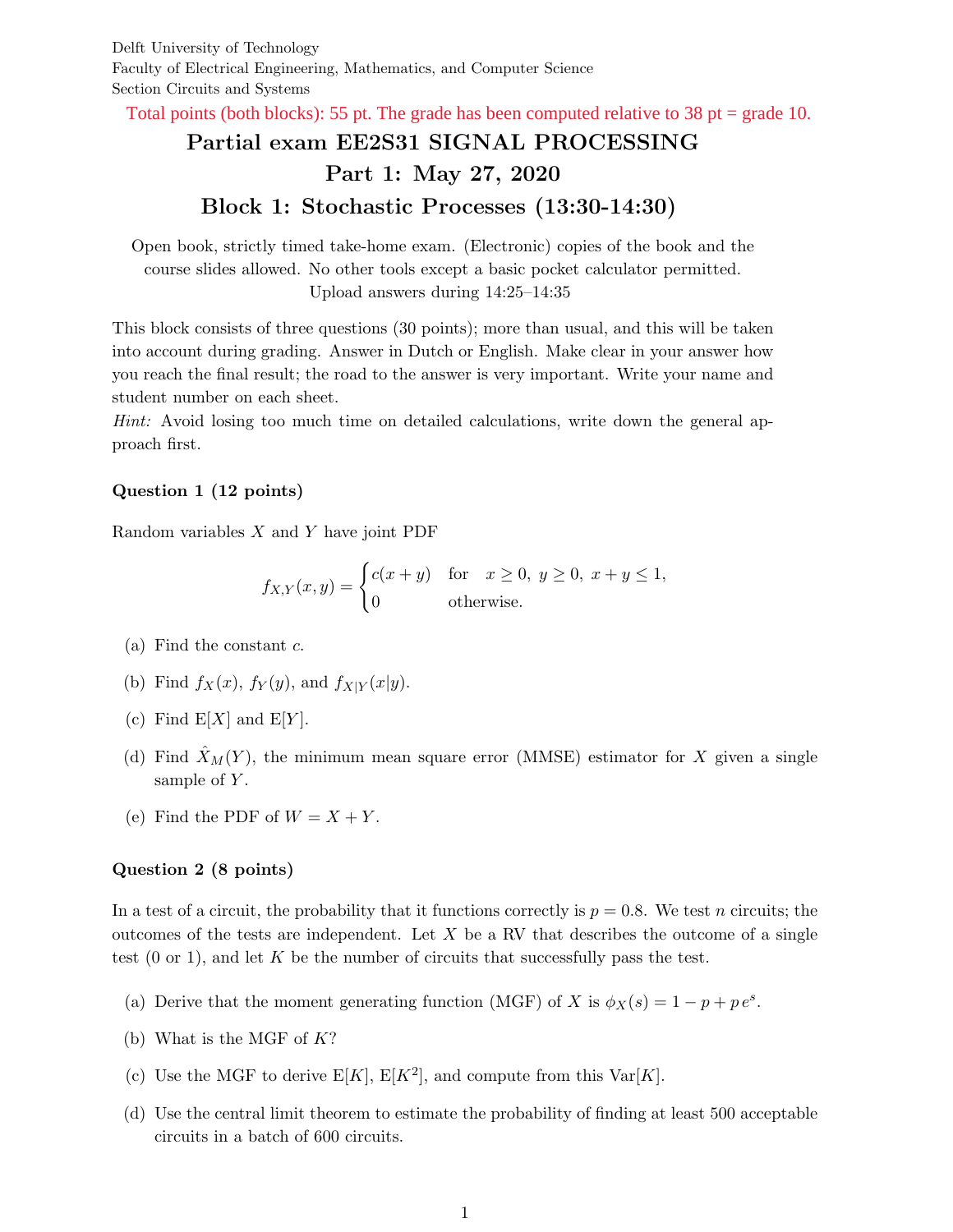(e) Using the Chebyshev inequality, what is an upper bound on the probability of finding at least 500 acceptable circuits in a batch of 600 circuits?

*Note:* You may express your answer for (d) in terms of  $\Phi(z)$  or  $Q(z)$ .

#### Question 3 (10 points)

A continuous random variable X has PDF

$$
f_X(x) = \begin{cases} \frac{1}{12} & \text{for } -6 \le x \le 6, \\ 0 & \text{otherwise.} \end{cases}
$$

We observe a noisy version of X, namely  $Y = X + N$ , where N is an independent zero mean Gaussian random variable with variance 3.

Let  $\hat{X}_{ML}(Y)$  be the maximum likelihood (ML) estimate of X based on a single observation of Y, and let  $\hat{X}_L(Y) = aY + b$  be the linear minimum mean square error (LMMSE) estimate of X.

- (a) What is  $E[Y]$ ,  $Var[Y]$ , and  $Cov[X, Y]$ ?
- (b) What is  $\hat{X}_{\text{ML}}(Y)$  ?
- (c) Is  $\hat{X}_{ML}(Y)$  an unbiased estimator?
- (d) Compute  $e_{ML}$ , the mean square error of the ML estimator.
- (e) Find a and b, the optimum coefficients for the LMMSE estimate.
- (f) Is  $\hat{X}_L(Y)$  an unbiased estimator?
- (g) What is  $e<sub>L</sub>$ , the mean square error of the optimum linear estimate.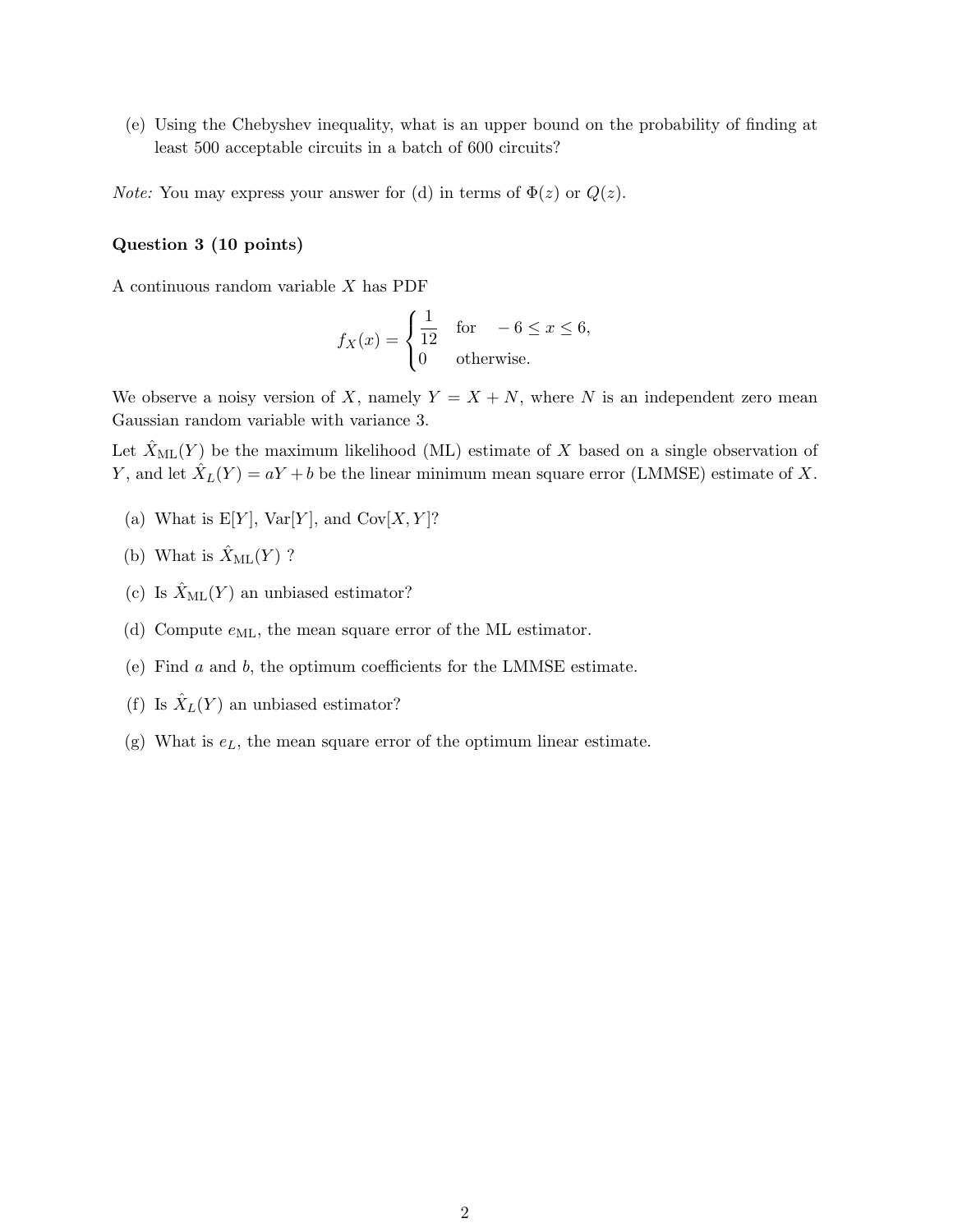## Partial exam EE2S31 SIGNAL PROCESSING Part 1: May 27th 2020 Block 2: Digital Signal Processing (14:35-15:35)

Open book, strictly timed take-home exam. (Electronic) copies of the book and the course slides allowed. No other tools except a basic pocket calculator permitted. Upload answers during 15:30-15:40.

This block consists of three questions (25 points), more than usual. This will be taken into account during grading. Answer in Dutch or English. Make clear in your answer how you reach the final result; the road to the answer is very important. No points will be awarded for results without a derivation. Write your name and student number on each sheet.

### Question 4 (9 points)

Given an analog signal  $x_a(t)$  with a spectrum shown below. I want to digitize the signal.



- (1 p) (a) What is the bandwidth of the signal?
- $(1 \text{ p})$  (b) What is the minimum sampling rate  $F_s$  to avoid aliasing?
- (2 p) (c) I have 2 A/D converters available, one operating at 50Hz, the other operating at 60Hz. Can I use any of the two to sample the signal without aliasing? Sketch and explain!
- (3 p) (d) I would like to down-convert the signal  $x_a(t)$ , i.e. reconstruct the equivalent baseband signal. Is that possible given any of the sampling rates in point (b) and (c), assuming ideal interpolation? Give the equation to reconstruct the baseband signal using ideal interpolation!
- (2 p) (e) What changes if I use sample-and-hold interpolation for the same purpose as in (d)? Sketch and explain in case 60Hz sampling rate is chosen!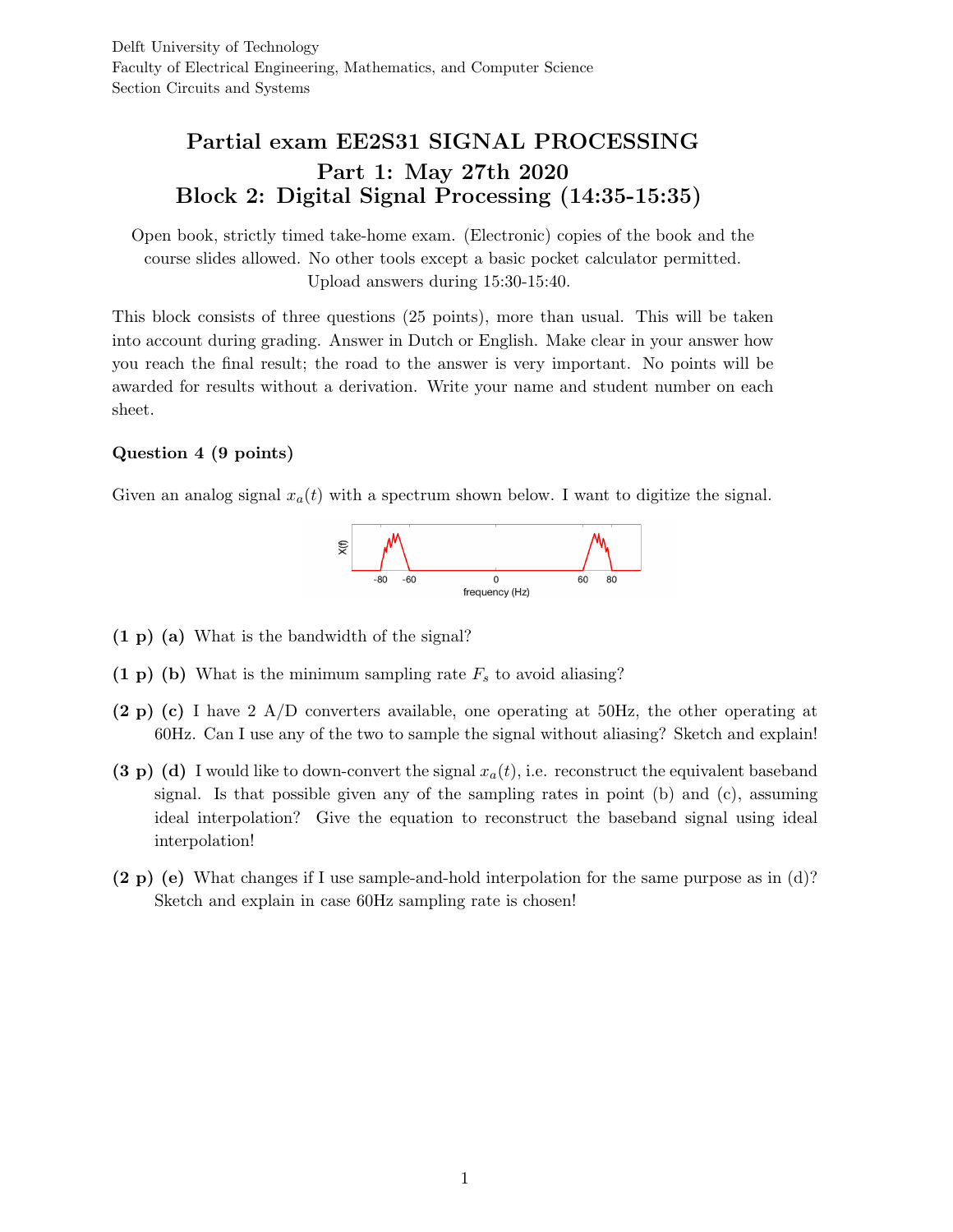### Question 5 (7 points)

Given a discrete sequence  $g_1[n]$  as shown below.



- (1 p) (a) How is  $G_1[k]$ , the 10-point DFT of  $g_1[n]$  related to the  $G_1(\omega)$ , the DTFT of  $g_1[n]$ ? Explain!
- (2 p) (b) The disk where we stored  $G_1[k]$  was corrupted. We did not store  $g_1[n]$  We could retrieve the magnitude of some of the DFT coefficients, these are shown in the figure below. Is it possible to reconstruct the missing values  $|G_1[1]|, |G_1[4]|$  and  $|G_1[7]|$ ? Explain and sketch!



- (1 p) (c) What is the 5-point DFT of  $g_1[n]$ ? Explain and sketch/express in terms of  $G_1[k]$ !
- (3 p) (d) Given  $g_2[n]$  as shown below. What is its 10-point DFT, denoted by  $G_2[k]$ , expressed in terms of  $G_1[k]$ ?